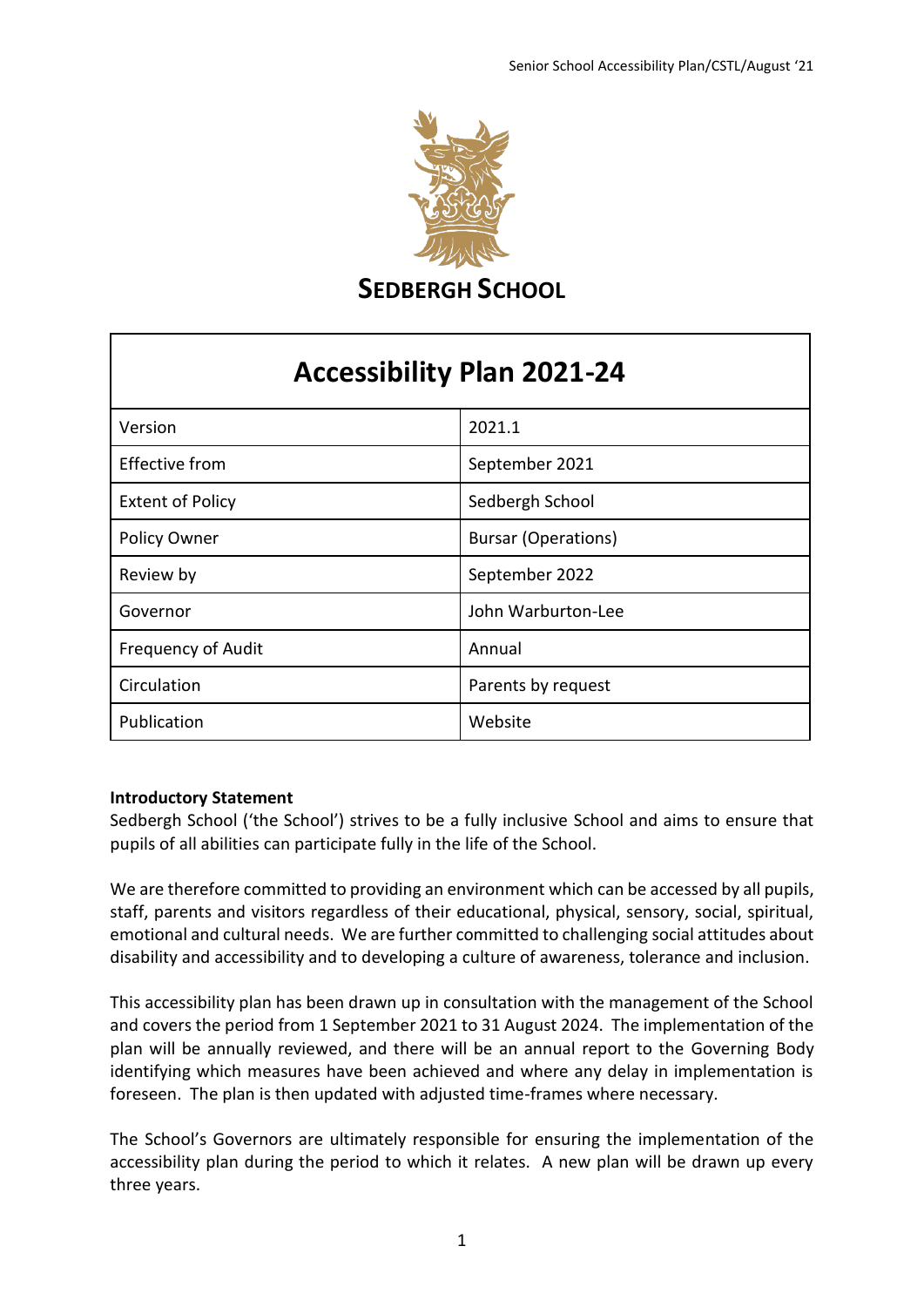The plan should be read in conjunction with the School's Admissions Policy and Special Educational Needs & Disability Policy.

# **Background**

# **The School's layout and facilities**

The School occupies a large site consisting of many separate buildings, some of which are listed. The buildings do not have lifts. Teaching takes place in fixed classrooms for each subject which means pupils move widely around campus. This requires pupils to go from classroom to classroom, often under tight time pressures using steps stairs and uneven ground.

Sedbergh School is predominantly a full boarding school based upon a traditional boarding house structure. The boarding houses are widely dispersed around campus and consist of multi storey buildings with accommodation; social and catering facilities located on different floors. Again, given the age and layout of many of the buildings, pupils are required to use stairs and steps for routine access and emergency evacuation purposes.

We plan, over time, to increase the accessibility of provision for all pupils, staff and visitors to the School in the following areas:

- increase the extent to which disabled pupils can participate in the School curriculum
- improve the physical environment of the School for the purpose of increasing the extent to which disabled pupils are able to take advantage of education and benefits, facilities or services provided or offered by the School
- improve the delivery of written information to pupils, staff, parents and visitors with disabilities
- have regard to the need to allocate adequate resources for implementing this Plan

The table at Annex A provides an outline action plan for ensuring that disabled pupils can access the School curriculum and facilities. Annex B outlines the plan for physical access for disabled pupils and the table at Annex C is pertinent to improving the delivery of information to disabled pupils. The table at Annex D highlights the areas where action is being considered for improvement of disabled access, based on discussions and a site visit with a disabled member of staff.

In addition, the longer-term plans for extensive modernisation of boarding accommodation will include provision for disabled access.

## **Welcoming and Preparing for Disabled Pupils**

Where it is practicable to make reasonable adjustments to enable prospective pupils to take up a place at the School and to satisfy the current admissions criteria, the School is committed to providing those reasonable adjustments.

Where the School agrees to provide additional services, such as learning support, charges may be made at a level that reasonably reflects the cost to the School of providing that service. Details of costs can be provided in writing on request.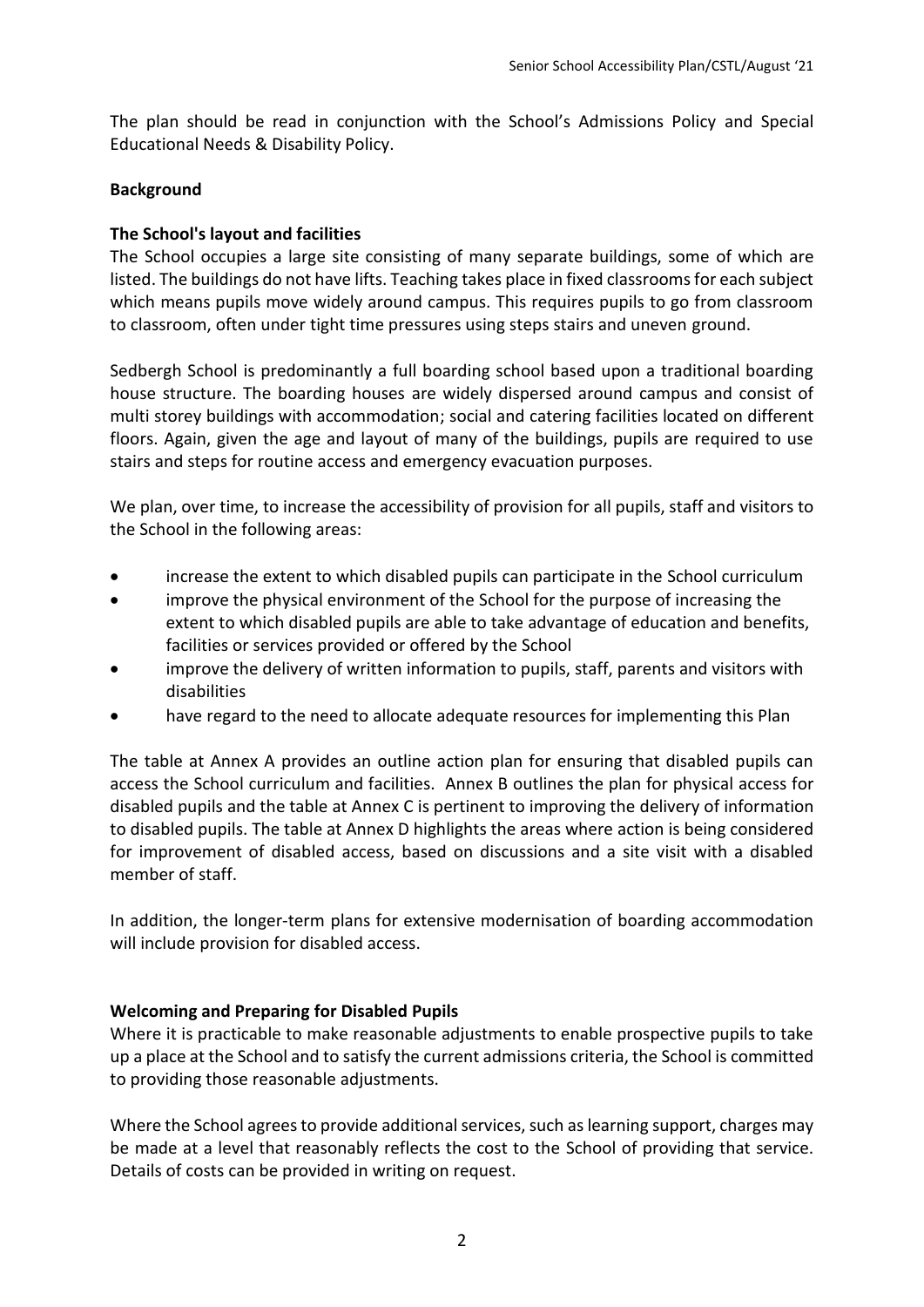In order to meet the needs of disabled pupils, the School requires full information. The School will ask all applicants for admission to the School to disclose whether they have received any learning support, have had an educational psychologist's report or have any disability or other condition of which the School should be aware.

In assessing the pupil or prospective pupil, the School may need to take advice and require assessments as appropriate. The School will be sensitive to any issues of confidentiality.

## **Special Educational Needs**

We will ensure that we comply with our legal requirements and guidance provided including:

- Guidance to schools on their obligations under the Equality Act 2010 to complement the technical guidance published by the EHRC Last updated June 2015
- The SEND Code of Practice: 0 to 25 years Last updated April 2020
- Statutory guidance on supporting pupils with medical conditions in Last Updated August 2017

CST Lehmann Bursar (Operations) Revised July 2021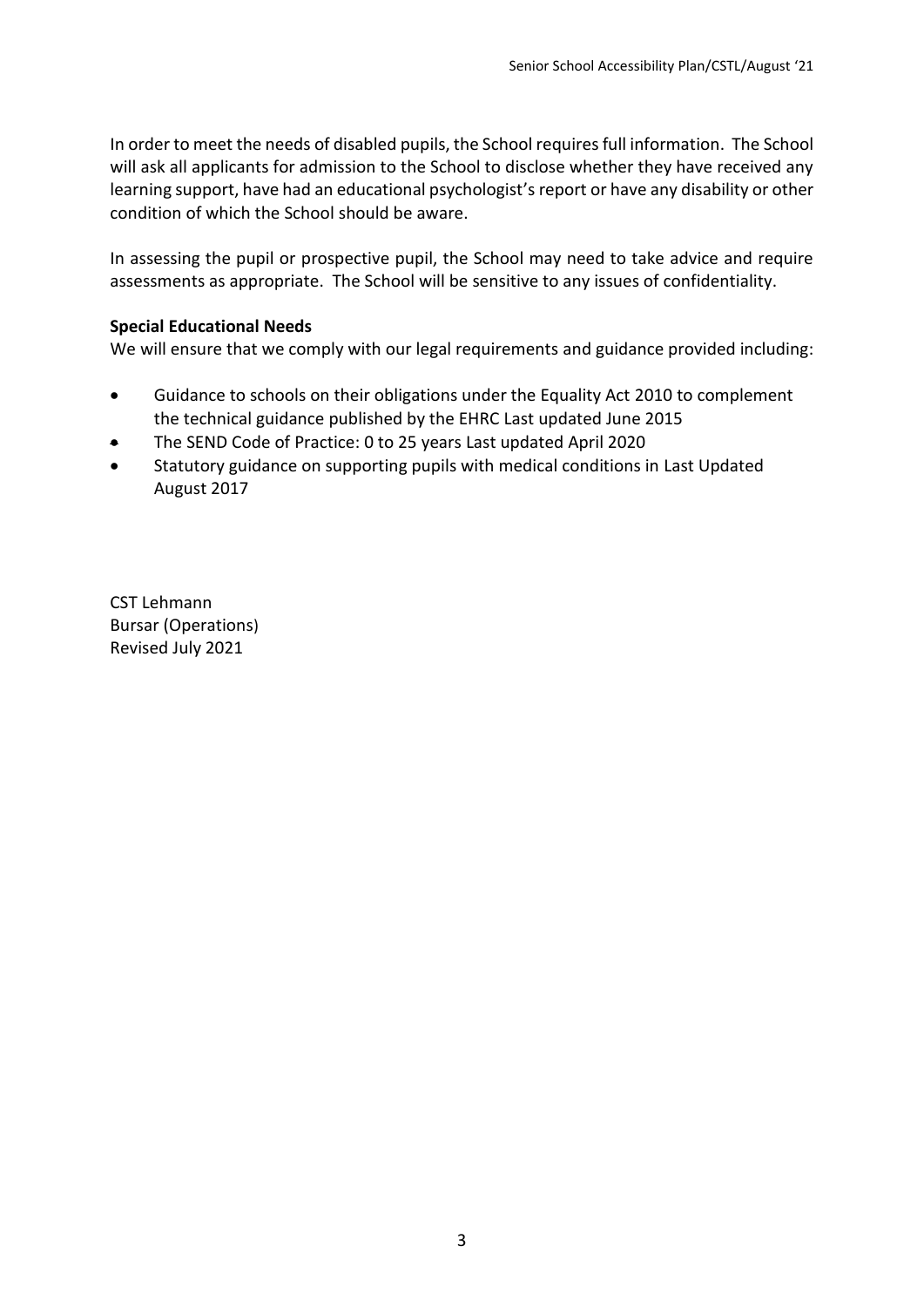#### **Annex A**

# **Increasing the extent to which physically disabled pupils can participate in the School curriculum**

|                       | <b>Targets</b>                                                                                                                                                                                                                                                                                            | <b>Strategies</b>                                                                                                                                                                                                                                                                                                                | <b>Outcome</b>                                                                                                                                                                                                                                     | <b>Timeframe</b>  | <b>Goals achieved</b>                                                                                                                                                                   |
|-----------------------|-----------------------------------------------------------------------------------------------------------------------------------------------------------------------------------------------------------------------------------------------------------------------------------------------------------|----------------------------------------------------------------------------------------------------------------------------------------------------------------------------------------------------------------------------------------------------------------------------------------------------------------------------------|----------------------------------------------------------------------------------------------------------------------------------------------------------------------------------------------------------------------------------------------------|-------------------|-----------------------------------------------------------------------------------------------------------------------------------------------------------------------------------------|
| <b>Short</b><br>term  | Ensure existing and new<br>teaching staff joining the<br>School in September 2021 and<br>subsequent years have the<br>knowledge and understanding<br>required to support disabled<br>pupils.<br>Identifying the specific needs<br>of disabled pupils joining the<br>School in accessing the<br>curriculum | Periodic training of all staff<br>including start of term<br>induction in providing support<br>to pupils with SEND<br>Periodic training of all staff in<br>disability discrimination<br>awareness<br>Review of the pupil population<br>at the beginning of each term<br>to identify issues and develop<br>appropriate strategies | Staff confidence in providing<br>appropriate teaching and<br>support for disabled pupils.<br>Staff awareness of disability<br>discrimination.<br>Disabled pupils are able to<br>access their choice of curriculum<br>activities as far as possible | September<br>2021 | Flexible approach to<br>disabled pupils.<br>Success of disabled<br>pupils in examinations.<br>Effective SEN support to<br>individual pupils with<br>clear personalised action<br>plans. |
| <b>Medium</b><br>term | Introduction of relevant<br>equipment to aid disabled<br>pupils particularly those with a<br>visual or hearing impairment.<br>Further development of SEN<br>provision                                                                                                                                     | Regular discussions with staff,<br>parents and pupils.                                                                                                                                                                                                                                                                           | Improved ability in looking after<br>disabled pupils.                                                                                                                                                                                              | Ongoing           | Allowing pupils to<br>benefit as much as<br>possible from a<br>Sedbergh education                                                                                                       |
| Long term             | New facilities incorporate<br>relevant equipment to support<br>curriculum access eg Hirst<br>Centre opened in September<br>2018 with full disabled access<br>provision.                                                                                                                                   | Programme of staff induction<br>and training, inclusion of<br>information in Staff Induction<br>Pack                                                                                                                                                                                                                             | Excellent care for disabled pupils                                                                                                                                                                                                                 | Ongoing           | Pupils and parents<br>pleased with the care<br>given.                                                                                                                                   |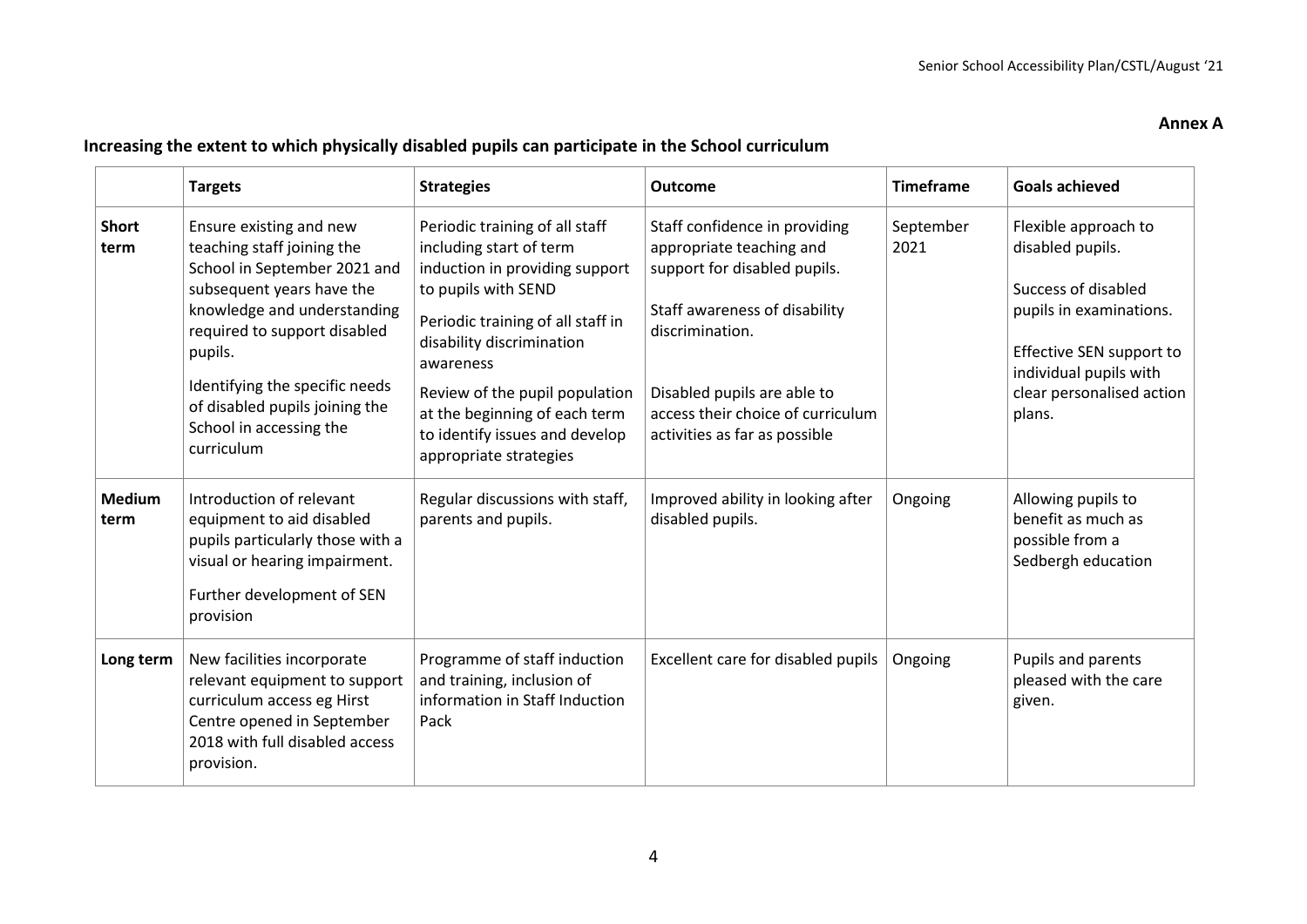#### **Annex B**

|                      | <b>Targets</b>                                                                                 | <b>Strategies</b>                                                                                                                     | <b>Outcome</b>                                                                                                                                                                                                   | <b>Timeframe</b>                                                                                                    | <b>Goals achieved</b>                                                                                                                                                                                                                                        |
|----------------------|------------------------------------------------------------------------------------------------|---------------------------------------------------------------------------------------------------------------------------------------|------------------------------------------------------------------------------------------------------------------------------------------------------------------------------------------------------------------|---------------------------------------------------------------------------------------------------------------------|--------------------------------------------------------------------------------------------------------------------------------------------------------------------------------------------------------------------------------------------------------------|
| <b>Short</b><br>term | Enable disabled pupils and<br>visitors to park within<br>reasonable distance of the<br>School. | All parking zones have suitably<br>marked disabled parking.                                                                           | Improved parking for people<br>with mobility difficulties.                                                                                                                                                       | Complete                                                                                                            | Improved access to<br>School site.<br>Accessible and correctly<br>marked parking bays<br>installed within car park<br>areas of: The Bursary,<br>Classroom Block and<br>Guldrey Lodge. There is<br>an existing accessible<br>bay outside the Hirst<br>Centre. |
| <b>Short</b><br>term | Enable disabled pupils and<br>visitors to move more easily<br>around the campus                | Review pathways and roads on<br>campus and resurface where<br>required.<br>Full accessibility survey of both<br>campuses recommended. | Continue to improve surfaces on<br>paths and roads, eg $-$<br><b>Winder Drive</b><br>$\qquad \qquad -$<br>$\overline{\phantom{0}}$<br>Main School car park<br><b>Carus House</b><br>—<br><b>School Hill</b><br>— | Incorporated in<br>the MRR<br>schedule of<br>future works.<br>Bid for survey<br>included in MRR<br>YE22 project 12. | Improved access to<br>School site.<br>Winder Drive roadway<br>surface was tar-and-chip<br>dressed in 2020.                                                                                                                                                   |
| <b>Short</b><br>term | Enable disabled pupils and<br>visitors to access School<br>buildings and teaching facilities   | Review access doorways with<br>steps, consider manufacture of<br>temporary ramp for main areas                                        | Wheelchair access to main areas<br>within School buildings<br>Hirst Centre completed<br>September '18<br>Guldrey Lodge completed March<br>2019                                                                   | Reviewed<br>September<br>2021                                                                                       | Improved access to<br>School site.<br>Universal portable<br>ramps can be used on<br>steps in Main School,<br>Chapel, Queen's Hall<br>downstairs and other                                                                                                    |

## **Improving the physical environment of the School to increase access to education by disabled pupils**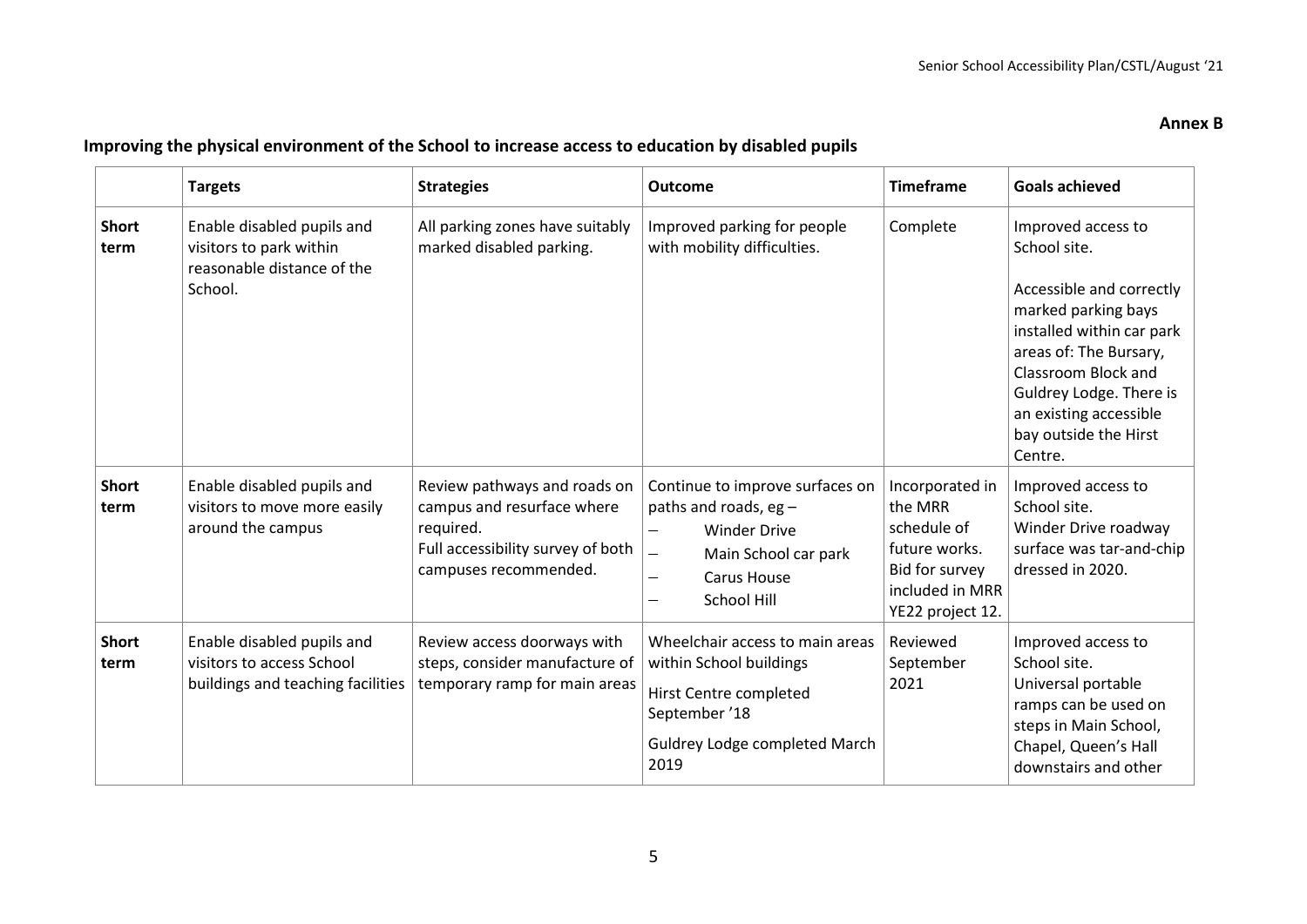|                              | <b>Targets</b>                                                                                                                                | <b>Strategies</b>                                                                                                                               | <b>Outcome</b>                                                                                                                                        | <b>Timeframe</b>                                                 | <b>Goals achieved</b>                                                                                                                                                     |
|------------------------------|-----------------------------------------------------------------------------------------------------------------------------------------------|-------------------------------------------------------------------------------------------------------------------------------------------------|-------------------------------------------------------------------------------------------------------------------------------------------------------|------------------------------------------------------------------|---------------------------------------------------------------------------------------------------------------------------------------------------------------------------|
|                              |                                                                                                                                               |                                                                                                                                                 | Universal portable ramps<br>purchased                                                                                                                 |                                                                  | locations with step<br>access<br>Access to upstairs in<br>Queen's Hall 6 <sup>th</sup> form<br>area has been improved                                                     |
| <b>Short</b><br>term         | Assess boarding houses in<br>terms of accessibility                                                                                           | Conduct assessment of each<br>house, considering various<br>disabilities.                                                                       | Knowledge of appropriate<br>accommodation for disabilities,<br>eg Marshall House ground floor<br>bedrooms and showers                                 | Complete                                                         | Improved knowledge for<br>management<br>No changes made                                                                                                                   |
| <b>Medium</b><br><b>Term</b> | New sports and recreation<br>facility will offer community<br>access for disabled users                                                       | Engagement of relevant local<br>community groups to identify<br>opportunities to develop wider<br>access to the facility for<br>disabled users. | Scheduled use of the facility by<br>disabled users                                                                                                    | December '18                                                     | Now completed.                                                                                                                                                            |
| <b>Medium</b><br>term        | Provide accessible toilet<br>facilities for disabled pupils and<br>visitors.                                                                  | Identify location, draw up<br>plans for new construction.<br>Full accessibility survey of both<br>campuses recommended.                         | Minimum of one accessible<br>toilet in each main building, eg in<br>Carus new facility, Hirst Centre<br>Powell Hall toilet reconfiguration<br>planned | Ongoing<br>Bid for survey<br>included in MRR<br>YE22 project 12. | Improved facilities for<br>disabled pupils and<br>visitors.                                                                                                               |
| <b>Medium</b><br>term        | Development of new facilities<br>- Sixth Form Centre, Design &<br>Technology Centre, new sports<br>and recreation facilities,<br>Queen's Hall | New facilities will fully comply<br>with current legislation<br>regarding disabled access                                                       | Easy access to teaching and<br>social facilities for pupils using<br>wheelchairs                                                                      | 2019-2022                                                        | Improved facilities for<br>disabled pupils and<br>visitors.<br>First floor of Queen's<br>Hall (6 <sup>th</sup> Form) new<br>accessible toilet facility<br>installed 2020. |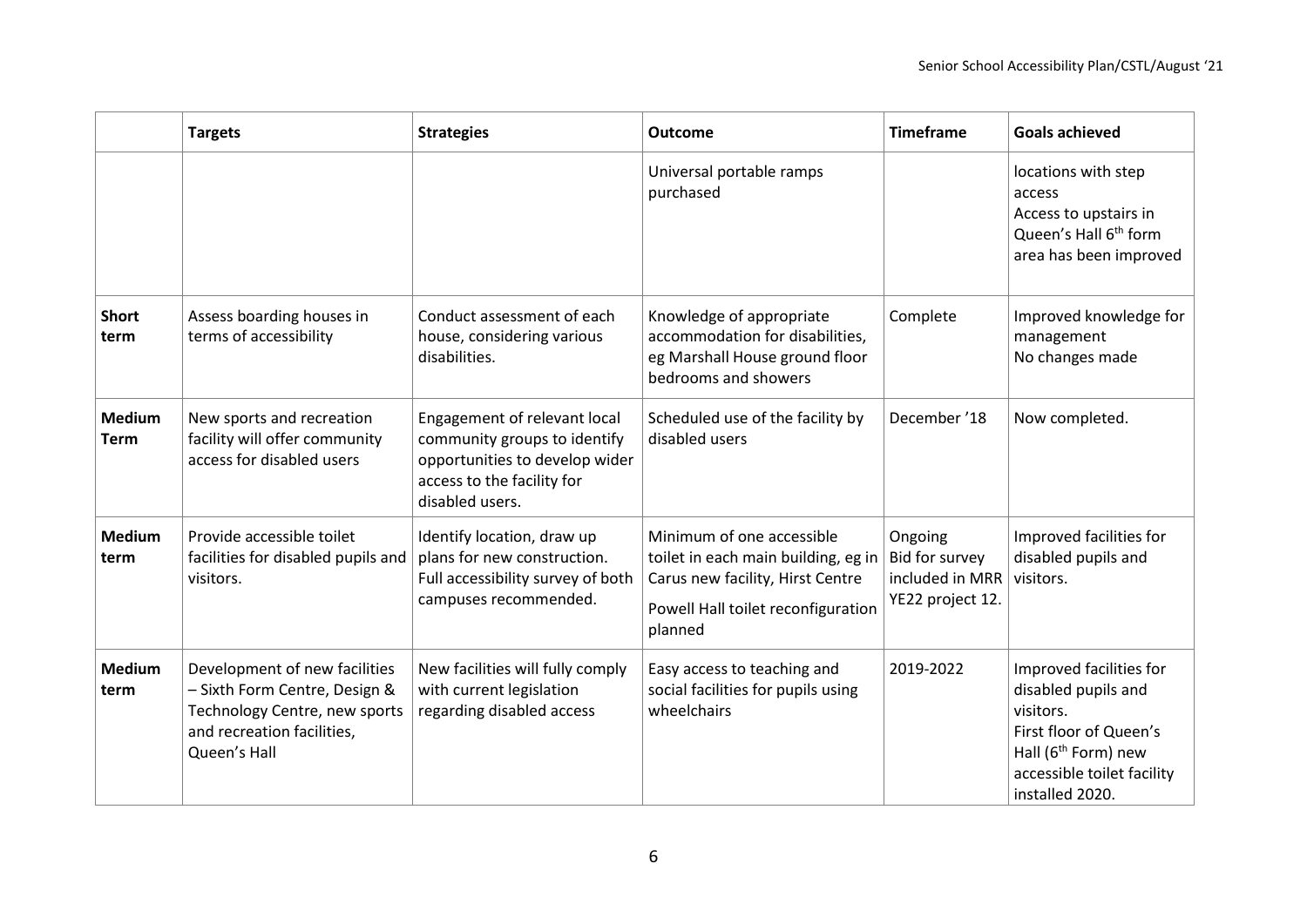|           | <b>Targets</b>                                                     | <b>Strategies</b>                                                                                                                                                                                              | <b>Outcome</b>                      | <b>Timeframe</b>                       | Goals achieved                                                                  |
|-----------|--------------------------------------------------------------------|----------------------------------------------------------------------------------------------------------------------------------------------------------------------------------------------------------------|-------------------------------------|----------------------------------------|---------------------------------------------------------------------------------|
| Long term | Provide suitable boarding<br>accommodation for disabled<br>pupils. | Full review of boarding<br>accommodation including<br>ablutions.<br>Full accessibility survey of both<br>campuses recommended and<br>include actions in the<br>specification for the<br>modernisation project. | Modernisation of boarding<br>houses | On<br>0f<br>modernisation<br>programme | Improved access to<br>commencement   Sedbergh education for<br>disabled pupils. |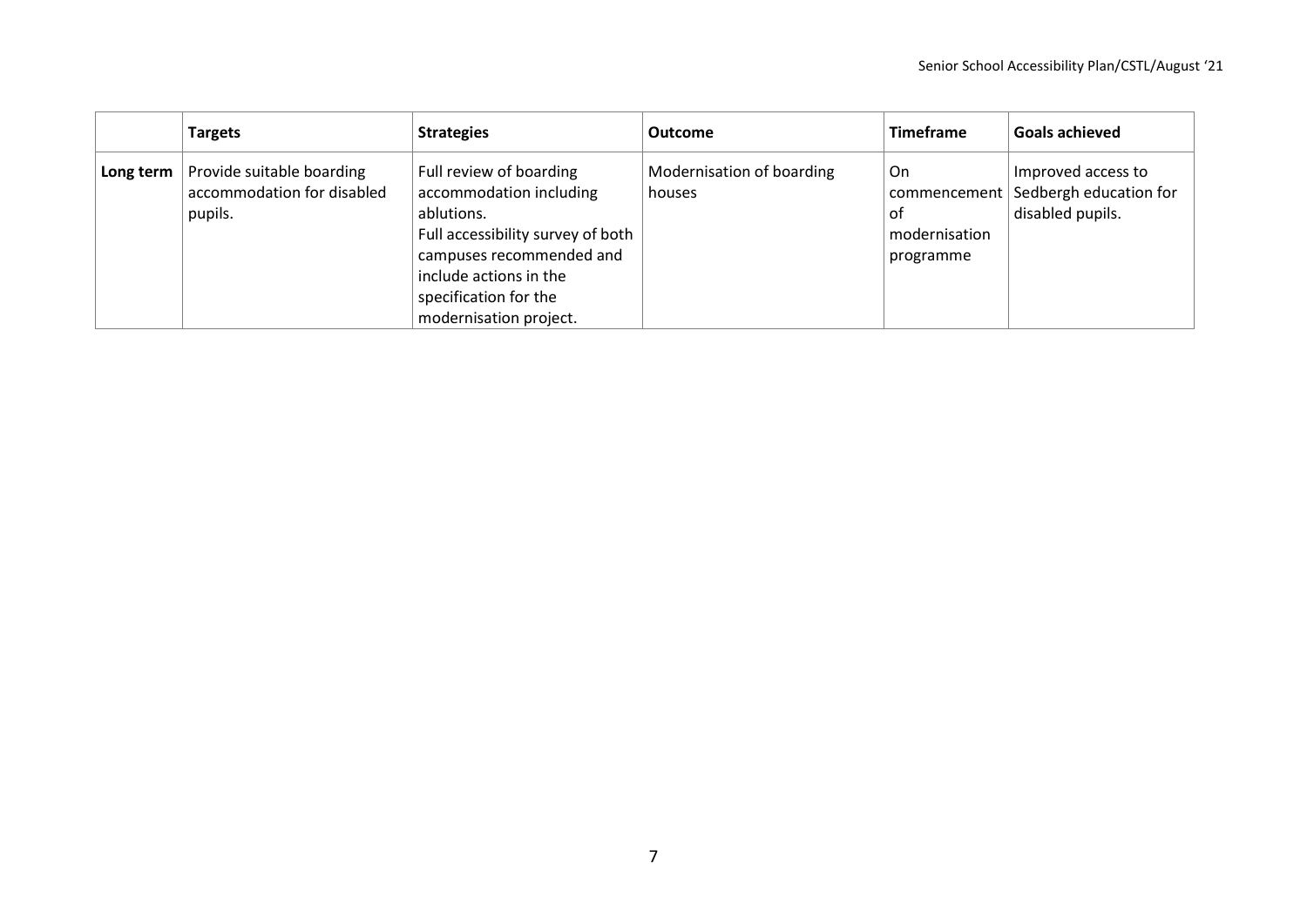# **Annex C**

# **Improving the delivery of information to disabled pupils**

|                    | <b>Targets</b>                                                                                                   | <b>Strategies</b>                                                                                                                      | Outcome                                                                                                                                                                                 | <b>Timeframe</b>   | <b>Goals achieved</b>                                                                                                                   |
|--------------------|------------------------------------------------------------------------------------------------------------------|----------------------------------------------------------------------------------------------------------------------------------------|-----------------------------------------------------------------------------------------------------------------------------------------------------------------------------------------|--------------------|-----------------------------------------------------------------------------------------------------------------------------------------|
| <b>Short term</b>  | Ensuring availability of<br>written material in<br>alternative formats.                                          | Research sources of alternative<br>formats, including use of<br>coloured backgrounds to aid<br>dyslexic pupils, including<br>costings. | If needed, the Learning Support<br>department could provide<br>written information on<br>alternative formats.                                                                           | Ongoing            | Delivery of information<br>to disabled pupils is<br>improved.<br>Learning support ready<br>to accept year 9 blind<br>pupil in Sept 2021 |
| <b>Short term</b>  | Ensure appropriate<br>software in use to aid the<br>use of computers by<br>visually impaired pupils<br>and staff | Research and installation                                                                                                              | Visually impaired pupils and staff<br>have greater access to computer<br>facilities<br>Work with pupil's home local<br>authorities on advice on<br>managing visually impaired<br>pupils | Ongoing            | Delivery of information<br>to disabled pupils is<br>improved.<br>Learning support ready<br>to accept year 9 blind<br>pupil in Sept 2021 |
| <b>Medium term</b> | Ensure staff know what<br>resources are available<br>and what support they<br>have.                              | Training and awareness<br>sessions<br>Learning support leading in this<br>area                                                         | Better provision of teaching aids                                                                                                                                                       | $Insert - ongoing$ | Pupils better catered<br>for.                                                                                                           |
| Long term          | <b>Maintain staff awareness</b><br>of provision of resources<br>for pupils with disabilities                     | Programme of staff induction<br>and training.                                                                                          | Excellent provision of resources<br>for disabled pupils                                                                                                                                 | $Insert - ongoing$ | Pupils and parents<br>pleased with the<br>provision.                                                                                    |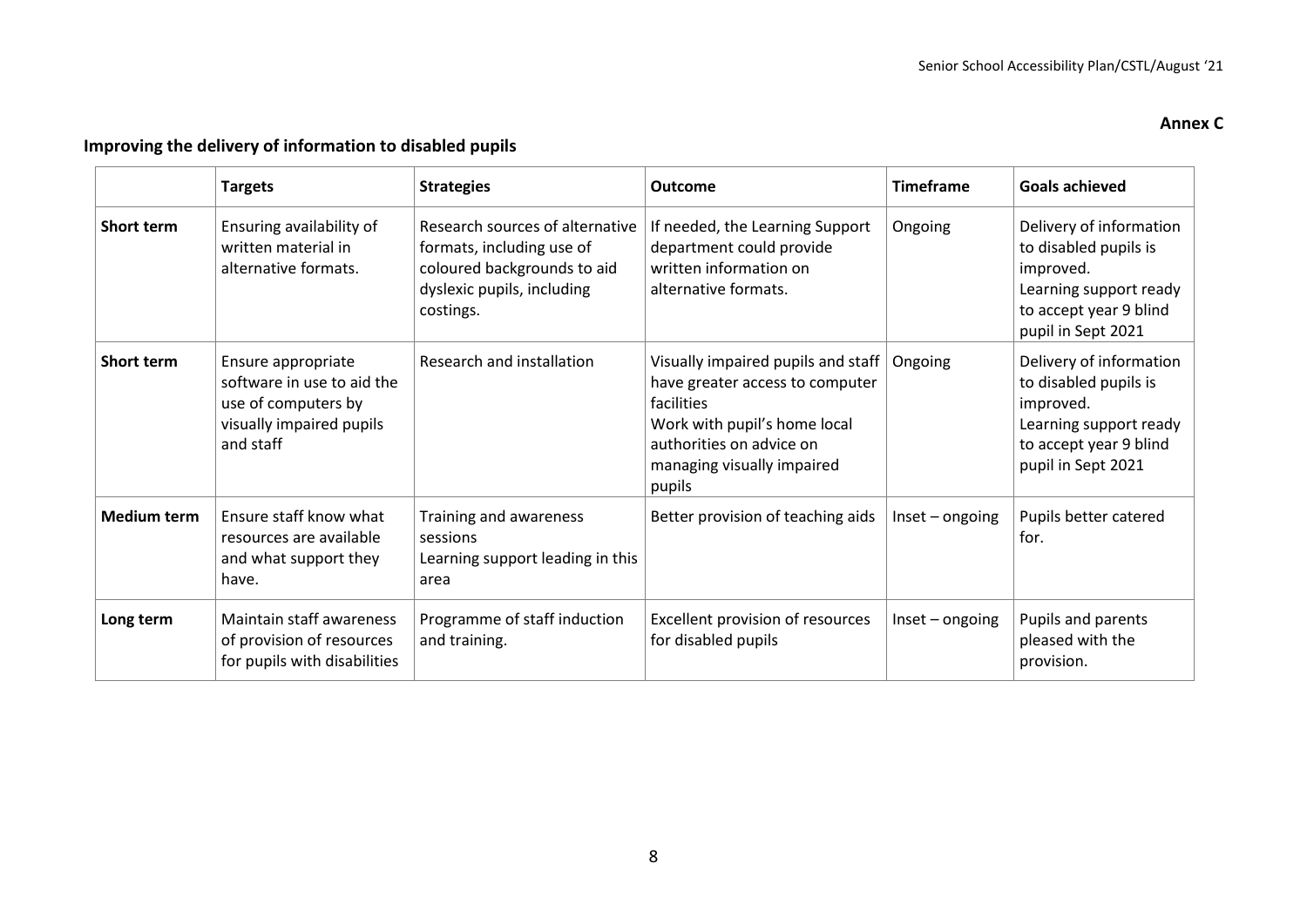# **Improving the delivery of information to pupils with special needs**

|                                                        | <b>Targets</b>                                                                      | <b>Strategies</b>                                                                                                                                                          | <b>Outcome</b>                                                                                                                          | <b>Timeframe</b>                                                  | <b>Goals achieved</b>                                                                                                        |
|--------------------------------------------------------|-------------------------------------------------------------------------------------|----------------------------------------------------------------------------------------------------------------------------------------------------------------------------|-----------------------------------------------------------------------------------------------------------------------------------------|-------------------------------------------------------------------|------------------------------------------------------------------------------------------------------------------------------|
| <b>Dyslexia</b>                                        | Ensuring support to aid<br>learning                                                 | Learning Support department<br>gives support to pupils and<br>provide staff induction and<br>training. Additional staff<br>resources in the Learning<br>Support department | Pupils work and organisational<br>skills benefit from the support<br>provided.<br>Support for dyslexic pupils<br>available during exams | Annual staff training<br>and induction for new<br>staff           | Pupils properly<br>supported<br>Bank of supporting<br>staff for exam<br>timetable as<br>scribes and<br>readers               |
| <b>Hearing</b><br>problems                             | Ensure staff know what<br>resources are available<br>and what support they<br>have. | Training and awareness<br>sessions                                                                                                                                         | Pupils with hearing problems are<br>supported                                                                                           | Training and induction<br>for staff involved with<br>those pupils | Pupils better<br>catered for.                                                                                                |
| <b>EAL pupils</b>                                      | Needs of each pupil is<br>identified and support<br>strategies put in place.        | Programme of staff induction<br>and training to include ideas of<br>developing vocabulary and<br>awareness of cultural<br>differences.                                     | Excellent provision of resources<br>for EAL pupils                                                                                      | Annual staff training<br>and induction for new<br>staff           | Pupils for whom<br>English is an<br><b>Addition Language</b><br>have a much<br>improved<br>understanding of<br>the language. |
| <b>Pupils with</b><br>ongoing<br>medical<br>conditions | Needs of each pupil is<br>identified and support<br>strategies put in place.        | Individual strategies and work<br>plans in place.                                                                                                                          | Allow pupils with ongoing<br>medical conditions to attend<br>School where possible                                                      | Ongoing<br>Policy in place                                        | Pupils properly<br>supported                                                                                                 |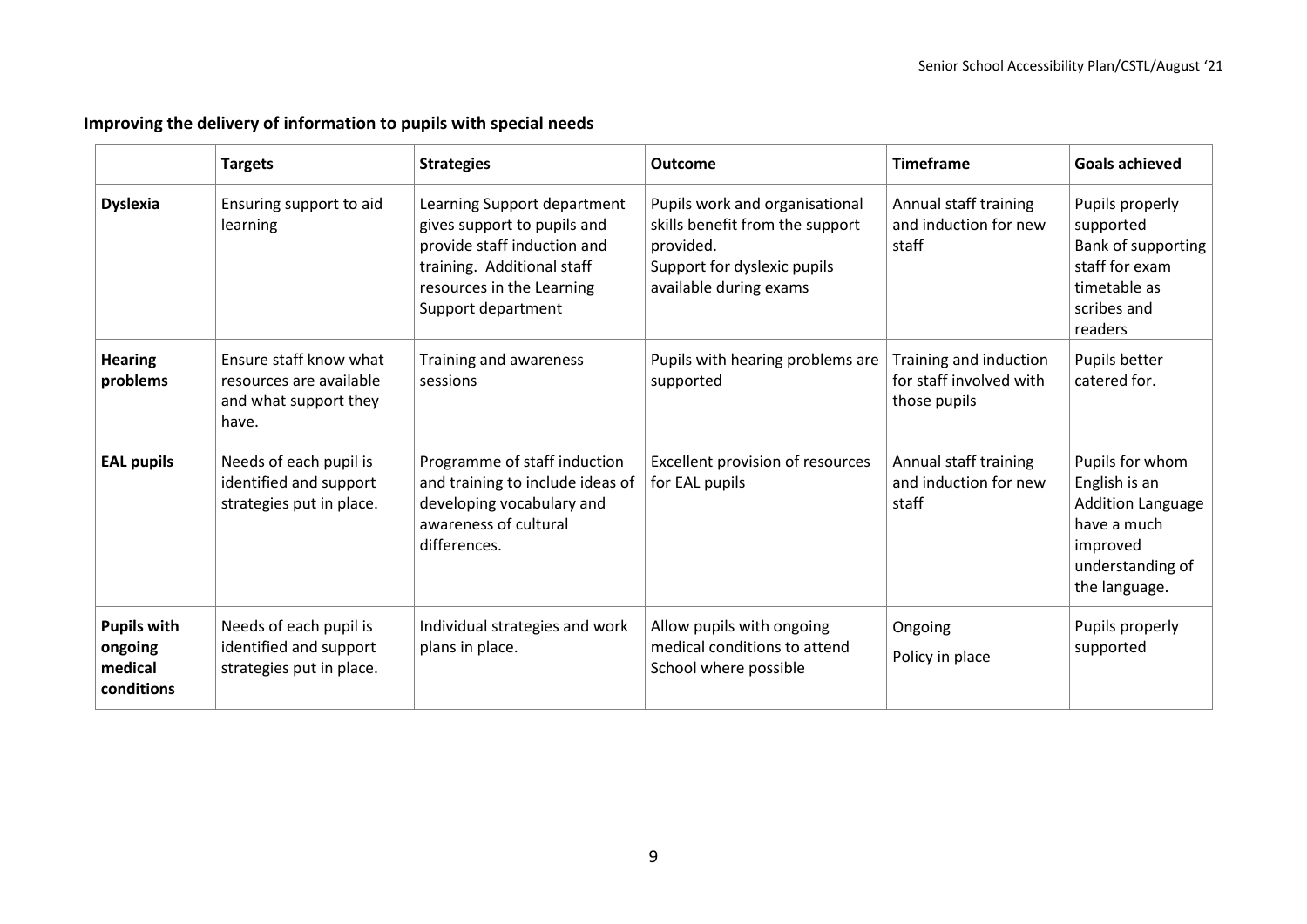## **SEDBERGH SCHOOL ACCESSIBILITY PLAN – REQUIREMENTS AS AT 31rd SEPTEMBER 2019**

The following requirements are a combination of work which can be addressed immediately and longer-term investments into accessibility which should be included in the MR&R planning process.

| Serial | Item                                              | <b>Description</b>                                                                                                                                                                                                                                                                                                                                                                                                     | Responsible                   |
|--------|---------------------------------------------------|------------------------------------------------------------------------------------------------------------------------------------------------------------------------------------------------------------------------------------------------------------------------------------------------------------------------------------------------------------------------------------------------------------------------|-------------------------------|
|        |                                                   | <b>Clerk of Works and Immediate Resolution</b>                                                                                                                                                                                                                                                                                                                                                                         |                               |
|        | <b>Car Parking</b>                                |                                                                                                                                                                                                                                                                                                                                                                                                                        |                               |
| 1.     | Main School Designated Disabled Car Park<br>Space | 3.6m wide to be marked out and signed as<br>designated disabled parking to rear of Main School<br>block with a goal to access Powell Hall and HM's                                                                                                                                                                                                                                                                     | Clerk of Works                |
|        |                                                   | area. Completed - Addressed further to HM parking<br>space.                                                                                                                                                                                                                                                                                                                                                            |                               |
| 2.     | Chapel and Queen's Hall upstairs                  | Not marked but signed at rear door of Chapel.<br>Disabled access sign on gate from road and sign in<br>hedge. Completed.                                                                                                                                                                                                                                                                                               | Clerk of Works                |
| 3.     | Swimming Pool, Queen's Hall and Bursary           | Space set out at Queen's Hall end of existing car park<br>on gravel. Will need brick or paving to outline the<br>space and suitable sign and marking.<br>Must have space on Queen's Hall side to park and no<br>other vehicles blocking access. Completed - An<br>initial space has been set out at Queen's Hall but it<br>does not meet current guidance because it is on<br>gravel. This is to be addressed in 2021. | Clerk of Works/MRR            |
| 4.     | <b>Back Lane</b>                                  | Approach Sedbergh Parish Council for at least one<br>designated disabled parking space to be added for<br>visitors to Lupton, Carus, Library and OS/Foundation.<br>Ongoing.                                                                                                                                                                                                                                            | COO or Bursar<br>(Operations) |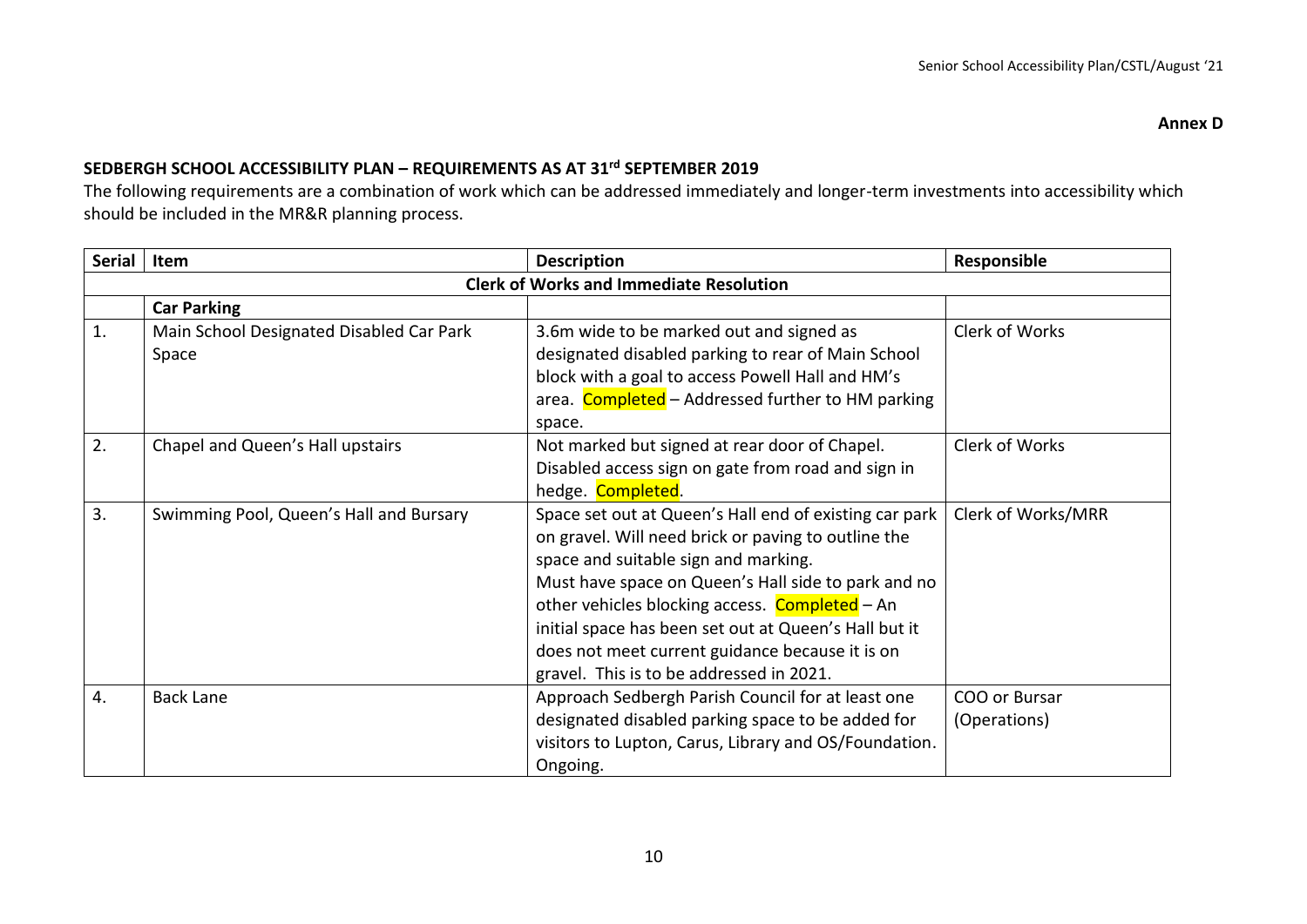| <b>Serial</b> | Item                                      | <b>Description</b>                                    | Responsible                |
|---------------|-------------------------------------------|-------------------------------------------------------|----------------------------|
|               |                                           | <b>Clerk of Works and Immediate Resolution</b>        |                            |
|               | <b>Paving</b>                             | Suitable paving required to avoid gravel for          |                            |
|               |                                           | wheelchairs                                           |                            |
| 5.            | Main School Disabled Bay to Powell Hall   | To access front fire exit. Completed.                 | Clerk of Works             |
| 6.            | Main School Disabled Bay to HM's Entrance | Visitor access. Completed.                            | Clerk of Works             |
| 7.            | Chapel rear door to QH path               | For access to upper floor of QH. Completed.           | Clerk of Works             |
| 8.            | Rear of Queen's Hall                      | Access ramp is collapsing, and paving should be       | Clerk of Works             |
|               |                                           | relaid. Completed.                                    |                            |
|               | <b>Disabled Toilets</b>                   | Signed, with suitable door and wheelchair access to   |                            |
|               |                                           | room and toilet. Equipped with appropriate rails      |                            |
|               |                                           | etc.                                                  |                            |
| 9.            | <b>Powell Hall Staff Toilet</b>           | Upgrade to existing staff toilet. Costing in MR&R. To | Clerk of Works             |
|               |                                           | be linked to Powell Hall refurbishment                |                            |
| 10.           | <b>Powell Hall Foyer Toilets</b>          | To be included in plans for foyer toilet upgrades. To | MR&R                       |
|               |                                           | be included with Powell Hall refurbishment and is to  |                            |
|               |                                           | be linked to accessibility map on website.            |                            |
| 11.           | Main School Guest Toilet                  | Needs some improvement including signs, rails and     | Clerk of Works             |
|               |                                           | grab handles. Summer Works - Summer 2021              |                            |
|               |                                           | (Limited).                                            |                            |
| 12.           | Main School Pupil Toilets                 | To be included in plans for 2022                      | MR&R                       |
| 13.           | Queen's Hall                              | Existing upper toilet to be made accessible. Signage  | Estates with contract team |
|               |                                           | required. Completed with new toilet accessed from     |                            |
|               |                                           | 6 <sup>th</sup> form centre                           |                            |
| 14.           | <b>Swimming Pool</b>                      | Better signs and key access required. Route to be     | Clerk of Works             |
|               |                                           | clear of vehicles - no parking signs? Partially       |                            |
|               |                                           | completed.                                            |                            |
| 15.           | Old Sports Hall                           | Better signs required to advertise access             | Clerk of Works             |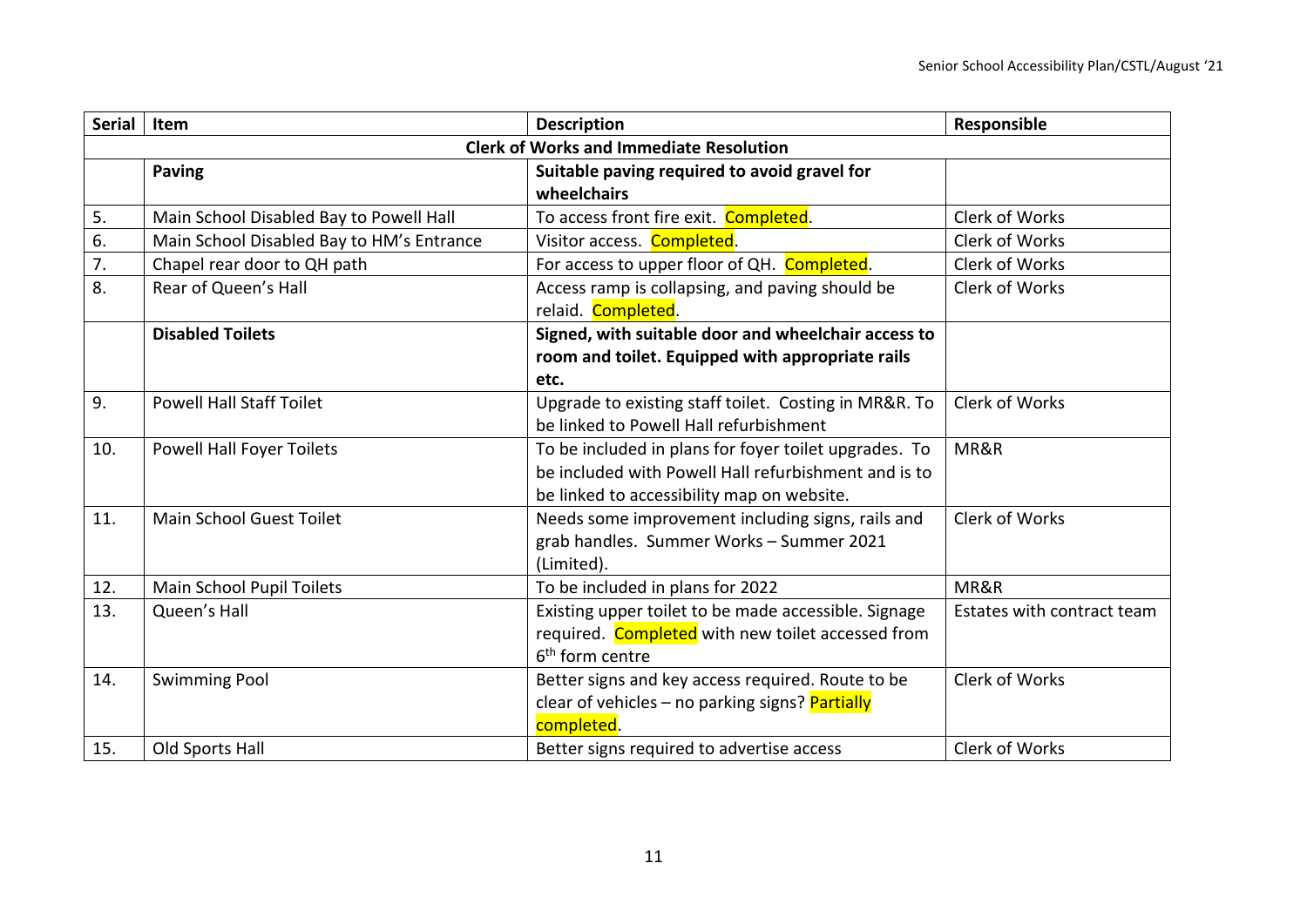| <b>Serial</b> | Item              | <b>Description</b>                                     | Responsible            |
|---------------|-------------------|--------------------------------------------------------|------------------------|
|               |                   | <b>Clerk of Works and Immediate Resolution</b>         |                        |
|               | <b>Grab Rails</b> | For the disabled and older people, including blind /   | <b>Estates Manager</b> |
|               |                   | partially sighted grab rails to help access up steps   |                        |
|               |                   | to door handles and entry to buildings these are a     |                        |
|               |                   | much-needed tool. All need to be in keeping with       |                        |
|               |                   | the age of the buildings and samples cleared by the    |                        |
|               |                   | <b>Principal and COO</b>                               |                        |
|               |                   | All rails and grab rails are subject to planning       |                        |
|               |                   | applications and listed building consent. Generally    |                        |
|               |                   | drilling into listed buildings is not allowed          |                        |
| 16.           | Main School       | At HM's entrance.                                      | Clerk of Works         |
|               |                   | Surveyed - Option for freestanding hand rails to be    |                        |
|               |                   | fabficated (estimate £2,500)                           |                        |
|               |                   | Short Term - Listed building application being         |                        |
|               |                   | compiled for grab handle to be permanently             |                        |
|               |                   | installed both sides. - Unlikely to be allowed         |                        |
|               |                   | Longer Term – required sandstone ramp and ornate       |                        |
|               |                   | hand rails to be installed and further Listed Building |                        |
|               |                   | consent necessary.                                     |                        |
| 17.           | Chapel            | At rear door.                                          | Clerk of Works         |
|               |                   | Surveyed - Option for freestanding hand rails to be    |                        |
|               |                   | fabricated (estimate £2,500)                           |                        |
|               |                   | Short Term - Listed Building application being         |                        |
|               |                   | compiled for grab handle to be permanently             |                        |
|               |                   | installed both sides.                                  |                        |
|               |                   | Longer Term - requires sandstone ramp and ornate       |                        |
|               |                   | hand rails to be installed and further Listed Building |                        |
|               |                   | consent necessary.                                     |                        |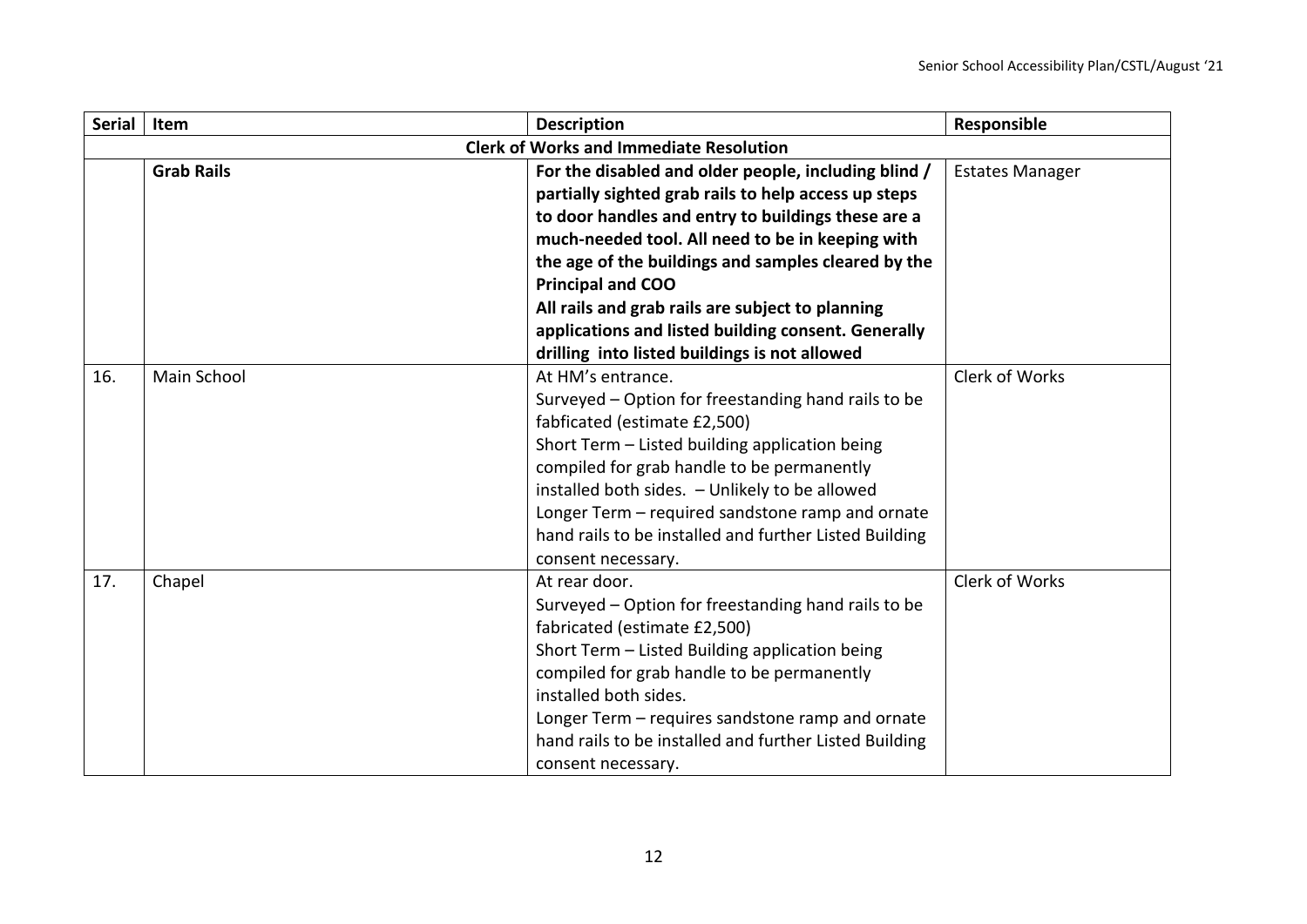| <b>Serial</b> | Item                  | <b>Description</b>                                    | Responsible                      |
|---------------|-----------------------|-------------------------------------------------------|----------------------------------|
|               |                       | <b>Clerk of Works and Immediate Resolution</b>        |                                  |
|               |                       | Outcome - Only necessary to one entrance door.        |                                  |
|               |                       | The front door has 5 steps, so the rear door with     |                                  |
|               |                       | only 2 steps is the best to modify. Please see above. |                                  |
| 18.           | Side of Queen's Hall  | Add to middle of steps up to the Old Sports Hall.     | Clerk of Works                   |
|               |                       | Not approved as this would create an unnacceptable    |                                  |
|               |                       | barrier preventing cross-flow of people from          |                                  |
|               |                       | different directions. Identify alternatives could be  |                                  |
|               |                       | used in that area to support blind pupils             |                                  |
| 19.           | <b>Bursary</b>        | At rear door.                                         | Clerk of Works                   |
|               |                       | Completed.                                            |                                  |
| 20.           | <b>Playing Field</b>  | Add handrail to side of steps down to track.          | <b>Bursar Operations/Estates</b> |
|               |                       | Surveyed. Outcome - use alternative, safer route      | Manager/Clerk of Works           |
|               |                       | down onto the athletics track.                        |                                  |
|               |                       | Alternative - could install a single 'Keyclamp'       |                                  |
|               |                       | handrail $-$ 13pprox. 20m = £3,000.                   |                                  |
| 21.           | Hart House yard       | Add handrail and widen steps from Hart House yard.    | <b>Bursar Operations/Estates</b> |
|               |                       | Outcome - Not approved. Use alternative wide,         | Manager/Clerk of Works           |
|               |                       | level route via existing wide opening.                |                                  |
| 22.           | DT Car Park           | Put handrail closer to steps down to DT car park.     | <b>Bursar Operations/Estates</b> |
|               |                       | Existing handrail is to prevent people tripping over  | Manager/Clerk of Works           |
|               |                       | the change in level and cannot be moved as it is      |                                  |
|               |                       | positioned to allow the door to open.                 |                                  |
| 23.           | <b>Road Crossings</b> | Major road crossings require require tactile paving.  | Clerk of works                   |
|               |                       | Issue to be raised with South Lakeland Council,       |                                  |
|               |                       | temporary solution being introduced at Sedgwick       |                                  |
|               |                       | Hart crossing followed by Main School and Spar        |                                  |
|               |                       | Shop                                                  |                                  |
|               |                       |                                                       |                                  |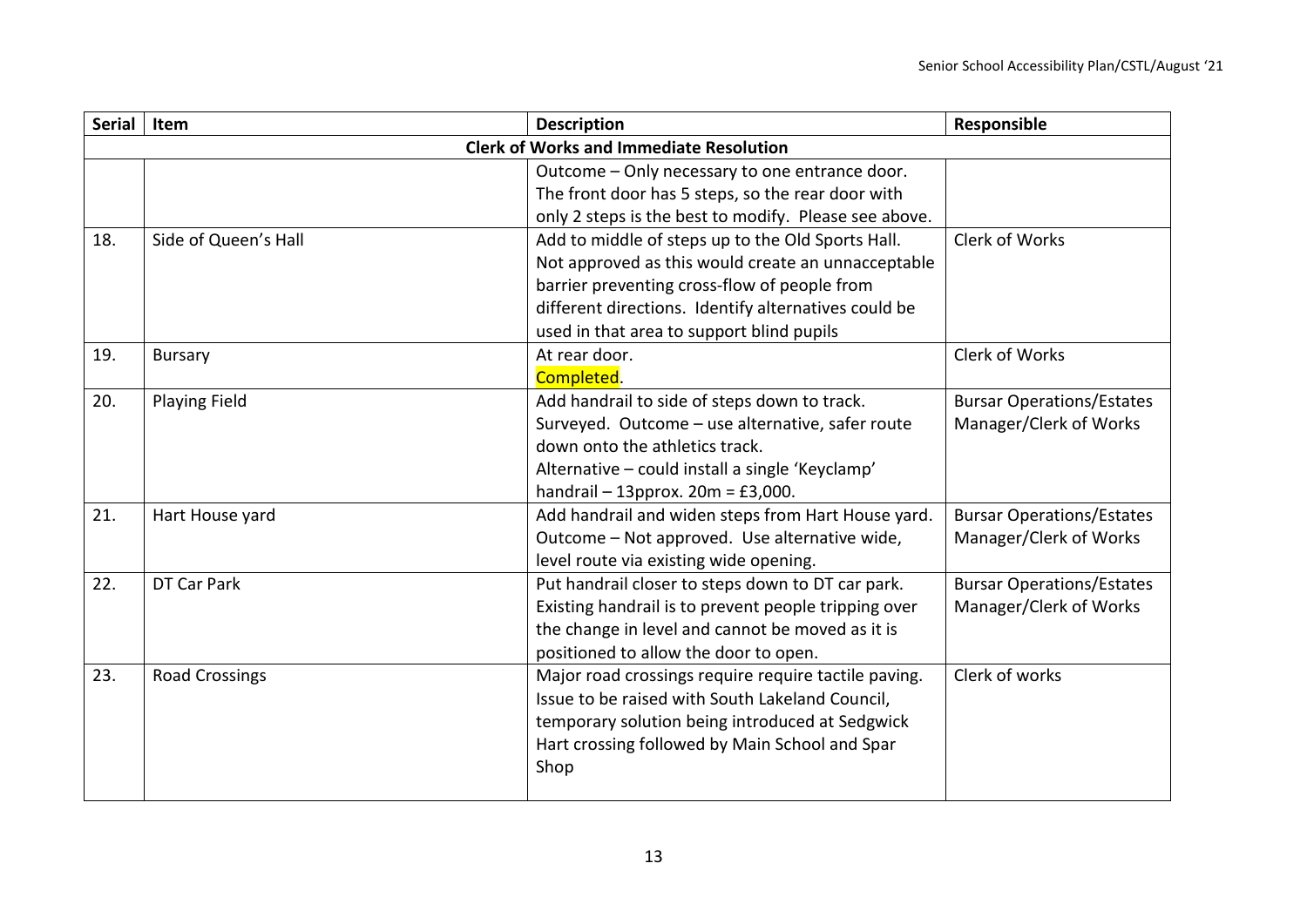| <b>Serial</b> | Item                                         | <b>Description</b>                                     | Responsible               |
|---------------|----------------------------------------------|--------------------------------------------------------|---------------------------|
|               |                                              | <b>Clerk of Works and Immediate Resolution</b>         |                           |
|               | <b>Improvements to Door Access</b>           |                                                        |                           |
| 24.           | Powell Hall access from Hall to MFL corridor | Automatic door opening                                 | MR&R                      |
| 25.           | Queen's Hall upstairs doors                  | Fire doors, require automatic door holding open /      | MR&R                      |
|               |                                              | closing device                                         |                           |
| 26.           | Chapel Front Door                            | Rail to steps. Look at levelling the steps             | Clerk of Works            |
| 27.           | <b>Bell for Bursary Door</b>                 | So disabled person can alert Bursary reception         | Clerk of Works            |
|               |                                              | without having to enter Bursary.                       |                           |
|               |                                              | Door bell is installed - sign needed.                  |                           |
|               | <b>Wider School Consideration</b>            | Items to be added over time according to need          |                           |
| 28.           | Accessibility on Red Routes                  | All main routes to be considered for steps, curb       | MR&R study                |
|               |                                              | access and crossing points. Also uneven paths and      |                           |
|               |                                              | gravel.                                                |                           |
|               |                                              | Access in conjunction with tarmac project.             |                           |
| 29.           | <b>Boarding Houses</b>                       | All to be considered in line with proposals above,     | MR&R study                |
|               |                                              | including: disabled parking, toilet access, grab rails |                           |
|               |                                              | and wheelchair access. Considerations to included      |                           |
|               |                                              | permanently or temporarily disabled pupils             |                           |
| 30.           | Events                                       | Reserved seating in aisles, seats removed to make      | Event organisers - Drama, |
|               |                                              | space for vehicle access                               | Music, etc                |
| 31.           | Website and communication                    | To be updated with disabled access information and     | Webmaster                 |
|               |                                              | point of contact                                       |                           |
| 32.           | Accessibility map on web site                | Suitable map which can be available on the website     | <b>Head of Estates</b>    |
|               |                                              | or sent to disabled people on request. Should          | Webmaster                 |
|               |                                              | include: wheelchair routes, awkward curbs, slopes,     |                           |
|               |                                              | grab rails, disabled toilets and car parking spaces.   |                           |
|               |                                              | Passed to Tony Roberts / Sam Broom.                    |                           |
| 33.           | Notice on website about assistance dogs      | Sedbergh School welcomes registered assistance         | Webmaster                 |
|               |                                              | dogs.                                                  |                           |